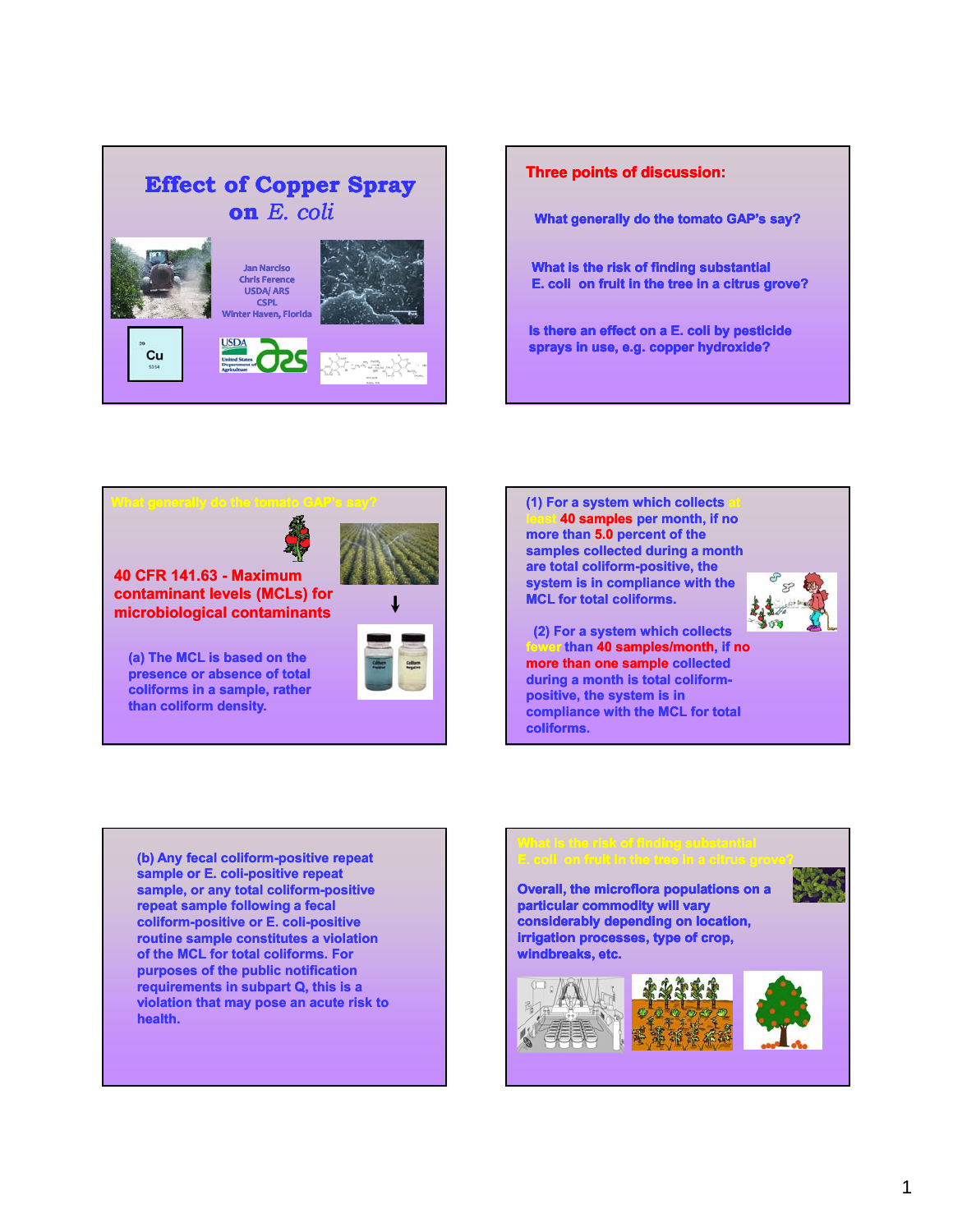**Study on occurrence of coliforms, fecal coliforms and streptococci on vegetation and insects**

**From flower buds, blossoms, flowering heads (81); 75% tested had negligible fecal coliforms but ≈790 fecal streptococci/g**



**REELBY A** 翻删影局

**Garden vegetables, (27), also had negligible fecal coliforms but 75% had ≈ 490 fs/g. HUEST** 

**Of 16 samples of Coleoptera, 75% had ≈ 4.9 X 108/g fecal coliforms and ≈ 4.9 X 109 fs/g**

**Outermost layer of most fruits is the cuticle; unless damaged has a smooth appearance and feel**

**Looking more closely at fruit peels one can see the epicuticular waxes are not arranged in a smooth and linear fashion** 



**Relationships of microbes on plants can be:** 

**transient organisms ("casuals")**

**epiphytic commensals ("residents")** 

**mutualistic symbionts**

**endophytes**

**pathogens**



**Microorganisms on fruit surfaces need water, food and protection from temperature extremes, wind and UV light. Resident microorganisms are adapted to these conditions: can utilize the sugars and moisture that presents itself in epicuticular spaces.** 

**Non-tolerant or organisms (such as E. coli), not part of the usual resident microflora on fruit find a hostile environment on the peel.**



**"Fitness" term to describe ability of microorganisms to survive and reproduce. Enteric pathogens (e.g. E. coli) are not as fit as epiphytes.** 

**Most common way for microbial survival in the phyllosphere is in Biofilms**

**Biofilms are large mixed communities of microbes and can contain many bacteria, fungi (including yeasts), even algae and protozoans all imbedded in a EPS.**